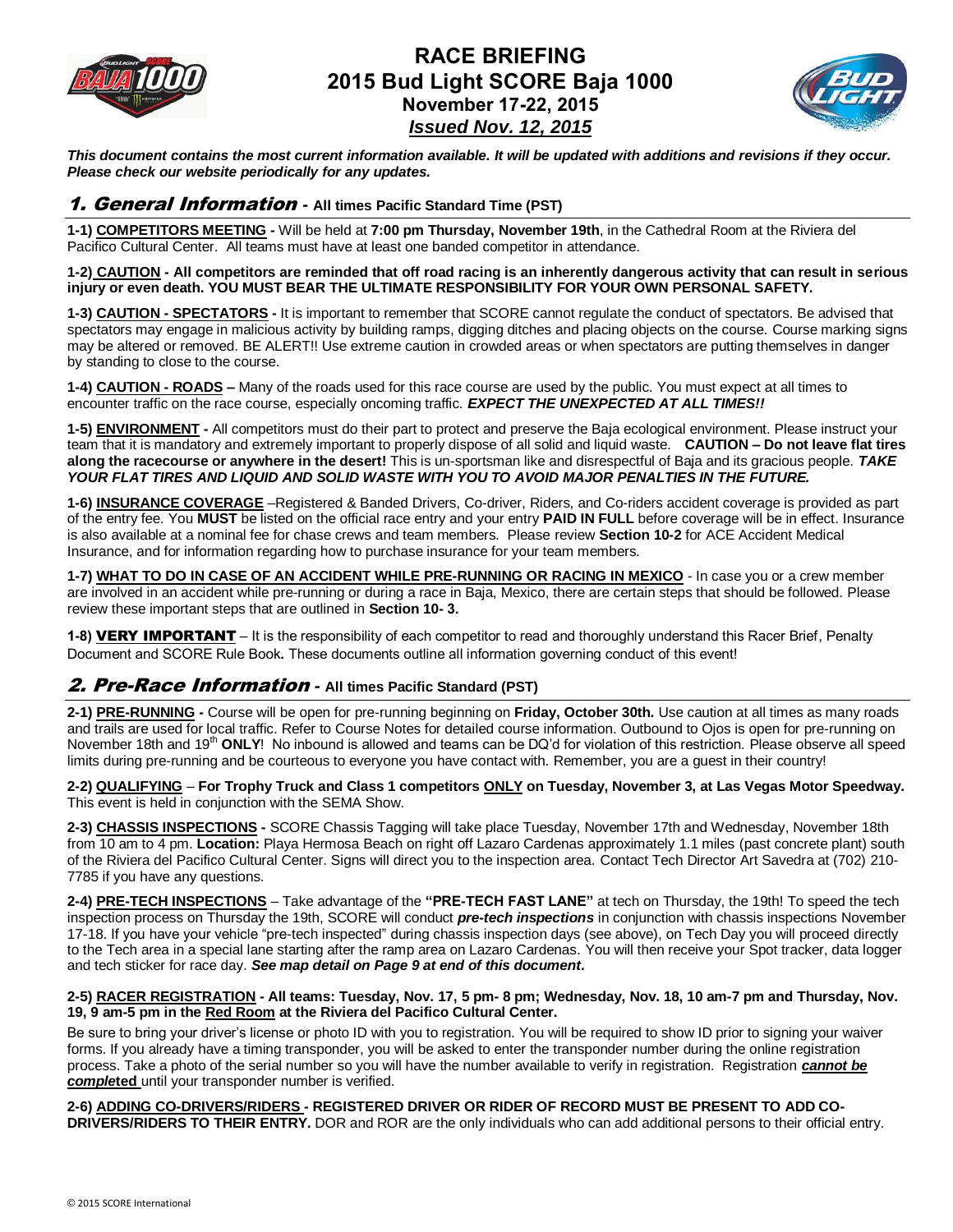



**2-7) NO LATE REGISTRATION OR LATE TECH ON RACE DAY** – Only exception – Must be arranged with Brianne, Registration - (775) 852-8907 prior to Thursday, November 19th, 2015.

**2-8) CONTINGENCY AND TECHNICAL INSPECTION** – Begins on Lazaro Cardenas Blvd at **10:00 am** (or immediately after 9:00am Honor Guard ceremony at 9:00am) on Thursday, Nov. 19. See Section 2-4 above for "Tech Fast Lane" details.

**2-9) CONTINGENCY DECLARATION –** To be eligible for possible awards from SCORE contingency sponsors, you must complete the top portion of the Contingency Declaration Form (in your driver/rider packet) before entering the contingency/tech line. For a list of sponsors and awards, go to http://score-international.com/contingency/. Contingency sponsor stickers **must be on vehicle** before entering the tech inspection area!

**2-10) TECH INSPECTION FORM – Please…**To save time you should complete all information in the top portion of the Tech Inspection Form (in your driver/rider packet) before entering the contingency/tech line.

**2-11) AIRCRAFT REGISTRATION REQUIRED – If your team is utilizing a helicopter, y**ou must pre-register on the SCORE website and participate in the aircraft safety call. This will be a safety conference call for all pilots on Thursday, Nov. 19th. Ivor Shier (858) 505- 5650 of Corporate Helicopters will conduct the call. If aircraft is to be used for commercial filming or photography, it must be registered as a media aircraft.

**2-12) TRANSPORTING RACE FUEL –** Drums and dump cans containing fuel cannot legally be transported across the border into Mexico. Only fuel in the vehicle tanks is allowed. You can use any fuel supplier or brand, and you can arrange for your fuel to be delivered in Ensenada or to multiple pit locations.

#### 3. Race Day Staging and Start *-* **All times Pacific Standard Time (PST)**

VERY IMPORTANT… **A huge public holiday parade is scheduled on Benito Juarez in Ensenada on race day. Plan on additional time to reach the staging area coming from any location in Ensenada.**

**3-1) START LINE -** Located after the podium ramp. From staging, all competitors will roll up on the podium ramp for a possible interview prior to their start and then proceed forward to start line. Post-race interviews take place on the podium after finishing.

**3-2) STAGING & START for Motos & Quads – First bike out at 6:00am. Staging will start at 5:15 am on Lazaro Cardenas Blvd. west of the ramp before the start line.** One rider every 30 seconds**.**

|   | <b>Class</b>  | <b>Stage</b> |   | Class         | <b>Stage</b> |    | Class          | <b>Stage</b> |
|---|---------------|--------------|---|---------------|--------------|----|----------------|--------------|
|   | Open Pro Moto | 5:15a        |   | Over 40 Class | 5:25a        | 9  | Sportsman Moto | 5:30a        |
|   | Ltd Pro Moto  | 5:15a        | 6 | Over 50 Class | 5:25a        | 10 | Sportsman Quad | 5:30a        |
|   | Over 30 Class | 5:15a        |   | Over 60 Class | 5:25a        |    |                |              |
| 4 | Ironman Moto  | 5:15a        | 8 | Pro Quads     | 5:25a        |    |                |              |
|   |               |              |   |               |              |    |                |              |

## ABSOLUTELY NO FUELING IS ALLOWED IN THE STAGING AREA!

**3-3) STARTING GAP -** There will be a minimum three and one-half (3-1/2) hour time gap between the last Sportsman M/C or Quad starter and the first SCORE Trophy Truck starter.

**3-4) STAGING & START for FOUR WHEELERS – First truck out at 11:00am. Staging will start at corner of Castillo and Lazaro Cardenas Blvd. south of Mision Santa Isabel Hotel.** Vehicles will begin staging Friday morning starting at 9:30 am for 11:00 am start (time approximate) One vehicle every 60 seconds for Trophy Truck and Class 1 with a 5 minute gap between these two classes. One vehicle every 30 seconds for all other classes.

|    | <b>Class</b>        | Stage  |    | Class             | <b>Stage</b> |    | Class             | <b>Stage</b> |
|----|---------------------|--------|----|-------------------|--------------|----|-------------------|--------------|
| 1  | <b>Trophy Truck</b> | 9:30a  | 12 | Class 3000        | 10:20a       | 23 | <b>Class 4500</b> | 10:40a       |
| 2  | Class 1             | 9:45a  | 13 | Trophy Lite       | 10:20a       | 24 | <b>Stock Full</b> | 10:40a       |
| 3  | TT Spec             | 9:55a  | 14 | Baja Challenge    | 10:20a       | 25 | Stock Mini        | 10:40a       |
| 4  | <b>Class 4400</b>   | 10:00a | 15 | Pro UTV Class 19  | 10:30a       | 26 | Class 9           | 10:40a       |
| 5. | Class 2             | 10:00a | 16 | Class 5           | 10:40a       | 27 | Class 11          | 10:40a       |
| 6  | Class 10            | 10:10a | 17 | Pro Truck         | 10:40a       | 28 | Sptsmn Unitd Trk  | 10:45a       |
|    | <b>SCORE Lites</b>  | 10:10a | 18 | Class 7sx         | 10:40a       | 29 | Sptsmn Buggy      | 10:45a       |
| 8  | Class 8             | 10:10a | 19 | Class 5-1600      | 10:40a       | 30 | Sptsmn Ltd Trk    | 10:45a       |
| 9  | Class 1/2-1600      | 10:10a | 20 | Class 3           | 10:40a       | 31 | Sptsmn UTV        | 10:45a       |
| 10 | <b>Heavy Metal</b>  | 10:20a | 21 | <b>Class 3700</b> | 10:40a       |    |                   |              |
| 11 | Class 7             | 10:20a | 22 | <b>Class 1700</b> | 10:40a       |    |                   |              |

#### ABSOLUTELY NO FUELING IS ALLOWED IN THE STAGING AREA!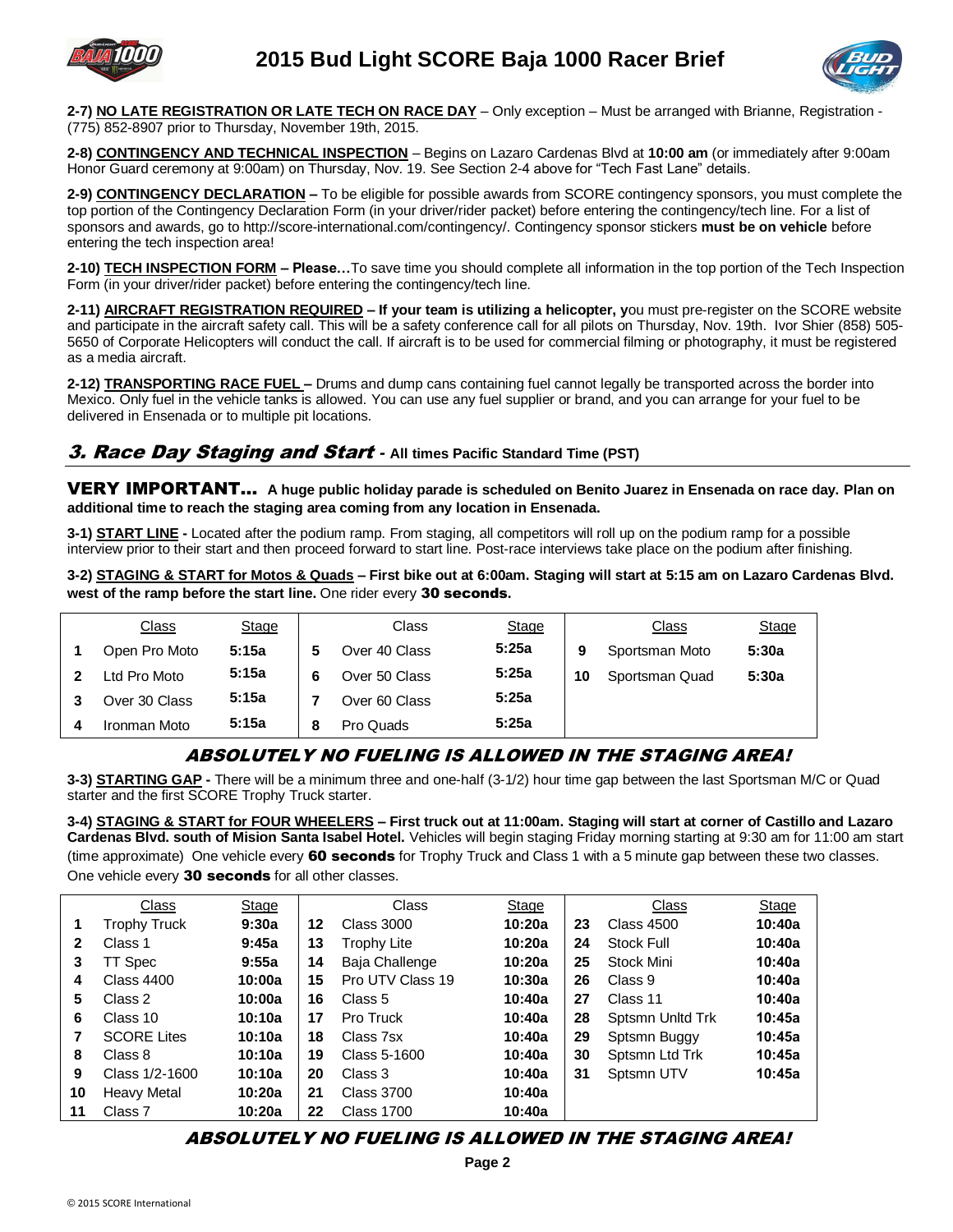



**3-5) LATE STARTERS -** A competitor who is late for his assigned start time will start at the back of the class that is currently starting. The elapsed time of a late starter begins at their **DESIGNATED START TIME**, not their actual late start time. Late starters must follow SCORE officials directions for late start procedure to avoid penalty. If SCORE officials determine it is their procedures that cause start delays or last minute adjustments to the start order, your time will be adjusted to when you are actually given the green flag.

## IMPORTANT… It is critical that you stage at the times shown above!!!

### 4. Race Day Course Information & Regulations *-* **All times Pacific Daylight Time (PDT)**

**4-1) This is** EXTREMELY IMPORTANT **- Final total course mileage is revised to 821.38 miles - Rm Marker 35 is actually 28.13 miles from start line.** The first 14.97 miles of this section is used for both **OUTBOUND** and **INBOUND** race traffic. There are different outbound and inbound speed zones within this 28.13 mile section. Refer to Penalty Bulletin for details for each of these speed zones. It is imperative that you stay in your lane on the highway and use caution when passing. Information regarding these sections in the Penalty Bulletin may be updated prior to race day depending on final decisions by Mexican Highway officials. Updates will also be announced at the Driver meeting. Due to this late change, course mileage on GPS files is not revised!

**Special Rm 109.82 Note –** Make right turn as on earlier course layouts and proceed approx. 600 ft. past GPS location currently shown on file and follow course markings.

**4-2) RADIO FREQUENCY -** SCORE will use **151.625** (Weatherman Relay) for the main race operations radio frequency. Please use this frequency to report an emergency, request assistance, report out of race status. Refer to Section 4-3 below for guidelines on monitoring this frequency.

**4-3) WEATHERMAN CHANNEL ETIQUETTE -** If you are listening to Weatherman on 151.625, please unplug your mic. If you feel it must be plugged in, be sure it is in a proper microphone hanger. There is nothing worse than a stuck mic during an emergency; someone's life or race can be at stake. Radio checks should be done before the race. When you turn on Weatherman channel, wait and listen before you speak…there may be an emergency going on that you would be interrupting. The Weatherman can hear what you cannot hear. Just because you do not hear anything does not mean there is not a life and death situation going on 200 miles from where you are. Monitor the channel a sufficient amount of time to know you are not 'walking' on someone else's emergency.

**4-4) COURSE MARKINGS –** The race course is marked with orange/white ribbon, orange signs/black arrows, green wrong way markers, and mile markers every **five (5) miles.** Markings are not guaranteed to remain in place. All race teams are strongly advised to use the official GPS course file. Less than 1% of dangers are marked, and markings are there only to assist with controlled speed prerunning. Make your own course notes for race day.

**4-5) HIGHWAYS ARE RESTRICTED AREAS –** Pitting or performing any service of any kind is not permitted on any portion of any paved highway surface. You will receive a minimum penalty of 1 hour. The paved highway is considered a restricted area because use of the highways is subject to permission by the Mexican Federal Highway Police. Chase vehicle travel on the highway sections must be done in a safe and prudent manner. Passing on the highway section must be made on the left-hand side only and within the 60 MPH speed limit. All competitors must possess a valid driver license and passport or at least have a copy of it while racing or pre-running. This is in case you need an emergency international transport. All chase crews and team members should carry their passports as well.

**4-6) SPEED ZONES –** *Speed Zones are 60 mph and 37 mph and there* **are seven (7) full-stop physical checkpoints.** *All locations are marked on GPS file and there will be physical markings on course.* Markings are not guaranteed to remain in place. All race teams are strongly advised to use the official GPS course file. Refer to the Penalty Bulletin for detailed information on all race and pre-run speed zones for this event.

**4-7) COURSE COMPLIANCE -** Mandatory data logger devices will be used to identify course deviations. Washes are open only to the banks on either side and major silt beds are open. Short coursing is not allowed. Do not deviate from the main course even a little bit when you are near ranches, spectators or farm fields. The GPS course is the official course. It is essential to race using the official GPS course file and check for updates on the SCORE website**. All participants** must have a functioning data logger unit in order to be scored in the race.

*Participants finishing the race in the allotted time must make sure that the tracking devices are turned into SCORE immediately after crossing the finish line.* Failure to turn in the equipment will result in your entry being assigned a DNF and you will not receive placement or finish points. All competitors that DNF must return the tracking recorders to SCORE Tracking located at the finish line, Christine (SCORE Ops) at awards ceremony or return the devices by mailing/delivering the devices to Norman Motorsports (NMS), 9434 Bond Ave., El Cajon, CA. 92021. Devices must be received at NMS **no later than Friday, November 27, 2015** to receive placement points and to avoid being charged for this equipment. If shipping device, email proof of shipping to brianne@scoreinternational.com. *No late returns will be allowed for placement points.*

**4-8) PAVED HIGHWAY CROSSINGS –** Some **Full Stop Checkpoints** will be located at highway crossings. There is a **15 mph speed limit** 300' before the stop and 100' past the stop at all checkpoints. The crossings will be manned by flag persons and signs will be posted as you approach the crossings. IMPORTANT: **Be extremely cautious of cross traffic when crossing the highway.**

**4-9) PASSING – Motorcycles and Quads** – If you are barely averaging the minimum speed of **24.89** mph, you must be prepared to be passed by the lead truck or buggy *as early as race mile 225 at 3:30 pm, and possibly even sooner!* Four Wheel Vehicles that are in a position to pass a Motorcycle or Quad must *NOT ATTEMPT TO PASS UNTIL THE RIDER HAS MOVED TO THE SIDE OF THE COURSE. RIDERS MUST REMAIN AWARE OF APPROACHING TRAFFIC AND MOVE OVER AS QUICKLY AS POSSIBLE.*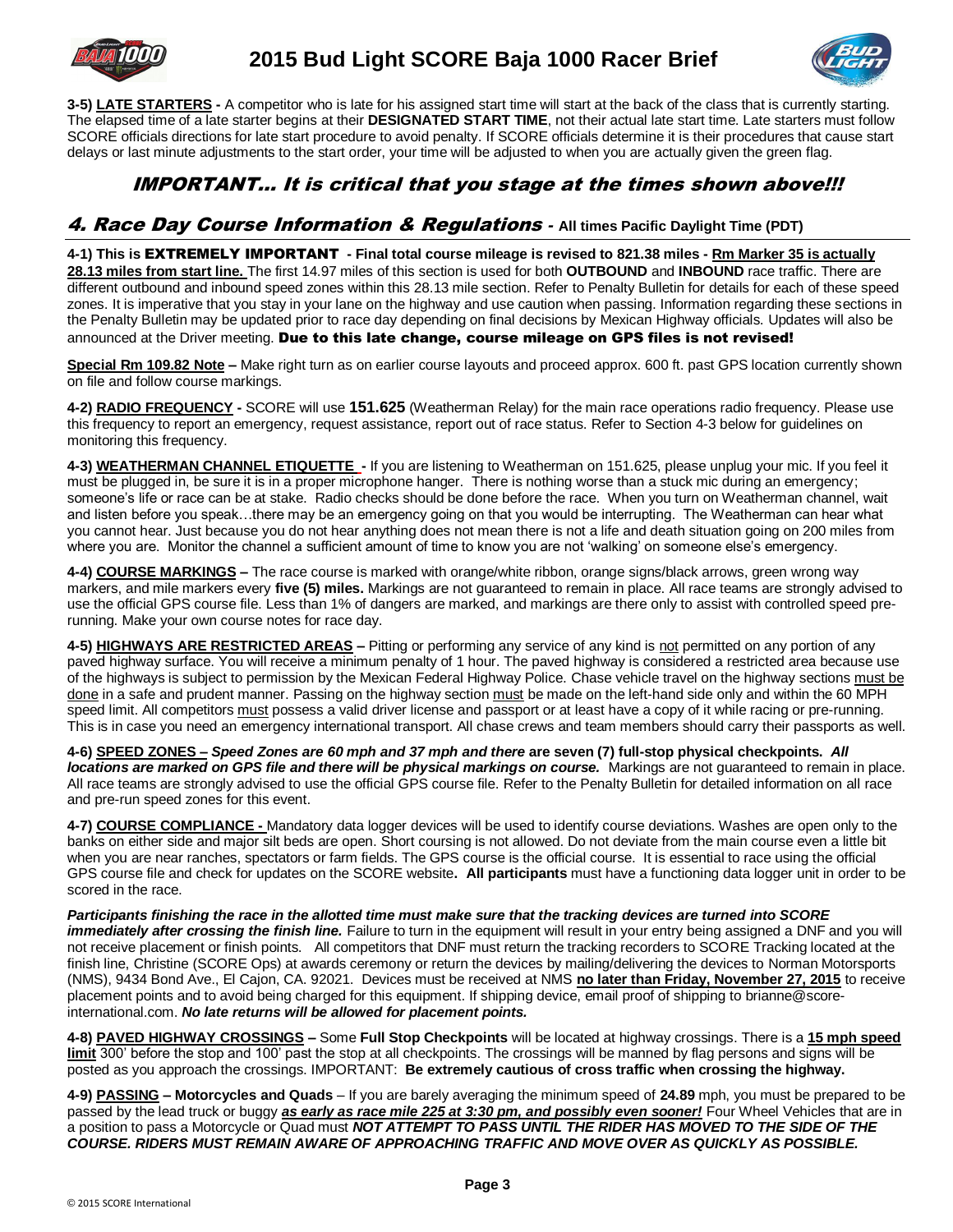



**4-9) Continued…** Riders, if you are caught by the first TROPHY TRUCK you must remain super vigilant and get off the course BEFORE you are caught by the next vehicle. Riders must pull off the course to a safe distance and wait for dust to clear before reentering the race. Riders, if you try to outrun to avoid being passed by a driver you will receive a DQ.

Riders, get off the course early, if you wait for the four wheel vehicle to pull right up on you at night before pulling off the course you will be a DQ. Drivers, if you should have trouble passing, be sure you get the correct number of the rider. Riders, never race in the dust of a four wheel vehicle, you are putting yourself in "extreme" danger. If you are passed by a vehicle and you are still on course you are riding in the dust. Riders, if you are riding slow and you have been caught by the four wheel vehicles you are in "extreme" danger and must bear full responsibility for your own safety should you decide to continue in the race.

*►► Drivers: If you are tapped by a competitor move over… blocking traffic is un-sportsmanlike and you may be penalized.*

**4-10) VIRTUAL CHECKPOINTS -** The race course has approximately **95 Virtual Checkpoints** (VCPs). The VCPs are strategically placed to discourage short coursing. The entire course will be reviewed for compliance. The standard penalty for failure to clear a VCP within 120 feet is 10 minutes. In order to avoid confusion regarding the locations of the VCPs, it is essential to race using the official GPS course file and check for updates on the SCORE website.

**4-11) CHASING –** Always drive safely. Unsafe passing or hanging a tire off the road is the cause of most fatalities on Mexican Highways. You should be 100% prepared the day before the race. Expect the unexpected. Leave early and expect to be late to your destination. Make sure each chase vehicle has copies of insurance for all of your other chase vehicles. Carry the largest fire extinguishers you can and have a good medic bag in each chase. Keep your passport and driver license with you. Have a list of cell phone numbers, SAT phone numbers and radio frequencies for your team and other teams.

**ABSOLUTELY NO CHASING OR LEADING RACE VEHICLES ON COURSE**. Going backwards on course gets your team a DQ. If you are speeding on the highway in a chase vehicle you are endangering yourself and those with you. If you are in a chase vehicle that is being driven in a dangerous manner, tell the driver you are uncomfortable, and if that does not work, report it to your team manager.

**CROSSOVER NOTE –** The crossover from Hwy 3 to Coco's and Gonzaga is restricted to chase vehicles only – **NO TRAILERS!** All vehicles must travel in direction of race traffic only.

CAUTION: **Highways patrolled by the Mexican Federal Highway Police. Speed limit on paved highways is 60 mph. There are lower speed limits in many towns and villages. See Speed Zones in Penalty Bulletin. You MUST** *observe all speed limits!*

**4-12) TEAM PITS** - Never pit within 50 feet of the course; give yourself extra room for safety. Do not pit on the outside of a turn or within 250 feet of the exit of a turn. Use common sense and keep your team members safe!

**4-13) PIT SUPPORT ORGANIZATIONS** – Several professional pit support organizations will offer expert pit services to race teams for the Bud Light Baja 1000. Refer to PIT SUPPORT listing under the Race Series heading on our home page for information on each of these experienced pit support groups.

**4-14) SPECIAL RULES -** No race vehicle shall be towed, pushed, pulled or transported by another vehicle further than 1% of the total distance of the race course 8.21 miles or within 1 mile of the Finish Line. However, banded race vehicle occupants are permitted to push a disabled race vehicle across the finish Line. At **NO TIME** may any participant or chase team go backwards on the course. This will result in a DQ! Competitors are responsible to read and understand the rule book and this race briefing.

**4-15) TIME ON COURSE – DRIVERS and Riders** will have **33 HOURS** from their designated start time to complete the **821.38 mile** racecourse. DNFs will be scored to the furthest mile using the SCORE checkpoint and/or tracking data.

**4-16) OFFICIAL TIMING FINISH and FINISH LINE STOP –** The official timing loop is located just before the Arch on Lazaro Cardenas and it is a rolling finish. All race vehicles are then required to make a full and complete stop at the Arch for the Checkered Flag. This stop must be made in a safe and controlled manner. There are cones leading into the timing loop; if you hit one you will be penalized one (1) minute for each cone. You also will be fined if you hit the timing loop.

**4-17) REPORTING STATUS IF YOU DROP OUT OF RACE –** If your vehicle becomes disabled anywhere on the course, and you cannot proceed further in the race, it is **IMPERATIVE** that you report your situation and position to the Weatherman at Race Control. We don't want to spend hours looking for you on the course when you have packed up and are on the way home. Please be considerate for all the personnel that are working long hours at this event!

#### 5. Checkpoints *-* **All times Pacific Standard Time (PST)**

**5-1) NUMBER OF CHECKPOINTS -** There are **seven (7) full stop** checkpoints for the Bud Light SCORE Baja 1000.

**5-2) FULL-STOP PHYSICAL CHECKPOINT RULES –** Checkpoints may be located at paved road crossings. You are required to enter the coned area at each Physical Full-Stop Checkpoint at 15 mph in single file manner and come to a **COMPLETE STOP** at the stop sign. You must show your wristband to the checkpoint worker. The checkpoint corridor is not considered part of the race course. Entering and exiting all checkpoints must be done in a safe and prudent manner in order to guarantee the safety of all checkpoint workers. Passing is not permitted 300 feet before a checkpoint. Pitting is not permitted within 300 feet before and 100 feet after a checkpoint. Not coming to a full stop may result in a penalty. There is a **15 mph speed limit** for 100' after the checkpoint! Refer to Baja 1000 Penalty Bulletin for additional information.

*► Missing a full stop physical checkpoint will result in a one (1) hour penalty for each checkpoint missed! ◄*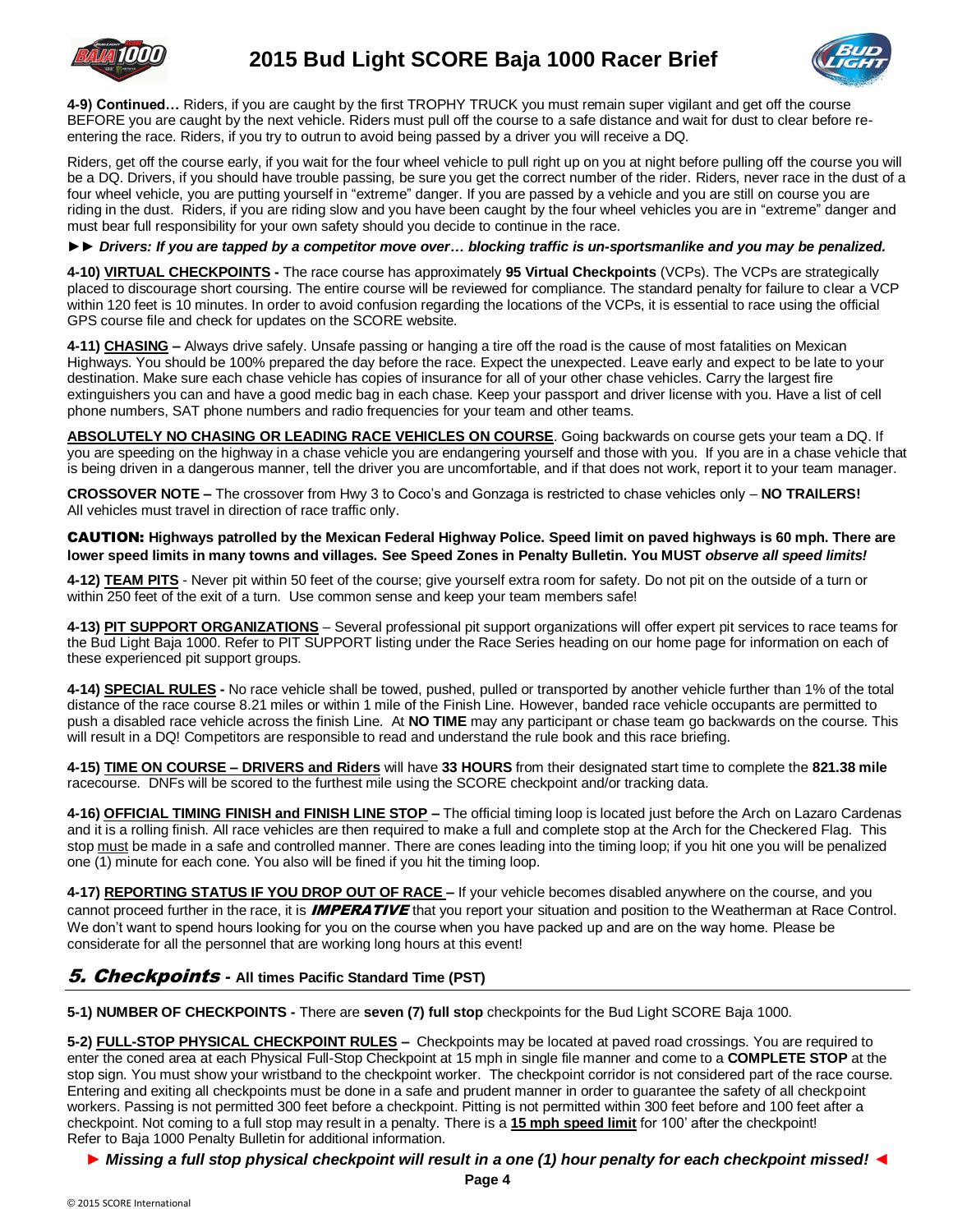



**5-3) CHECKPOINT CLOSING TIMES -** Times shown are **APPROXIMATE** based on projected number of entries. **– Any revised closing times** will be announced at Driver/Rider Meeting on Thursday at 7:00 pm if there are significant changes.

|                               |              | Total        | Bike/Quad           | <b>Bonus</b>  | <b>Truck/Car</b>    | <b>Bonus</b> |
|-------------------------------|--------------|--------------|---------------------|---------------|---------------------|--------------|
| <b>Checkpoint Number</b>      | CP to CP     | <b>GPS</b>   | <b>Projected CP</b> | Time          | <b>Projected CP</b> | <b>Time</b>  |
| & Mileage                     | <b>Miles</b> | <b>Miles</b> | <b>Close Time</b>   | <b>Added</b>  | <b>Close Time</b>   | Added        |
| <b>Start in Ensenada</b>      | 0.00         | 0.00         | $- -$               | $\sim$ $\sim$ | - -                 | - -          |
| <b>Check 1 Erindira</b>       | 110.19       | 110.19       | 10:34a Fri          | 1:30          | 5:11p Fri           | 1:30         |
| <b>Check 2 San Quintin</b>    | 95.75        | 205.94       | 2:25p Fri           | 1:00          | 9:03p Fri           | 1:00         |
| <b>Check 3 North Catavina</b> | 142.24       | 348.18       | 8:08p Fri           | 0:30          | $2:45a$ Sat         | 0:30         |
| <b>Check 4 Cocos Corner</b>   | 157.00       | 505.18       | $2:26a$ Sat         | $ -$          | $9:03a$ Sat         | - -          |
| Check 5 S. of San felipe      | 82.37        | 587.55       | 5:45a Sat           | - -           | 12:22p Sat          | $ -$         |
| <b>Check 6 San Matias</b>     | 49.26        | 636.81       | 7:44a Sat           | $\sim$ $\sim$ | $2:21p$ Sat         | - -          |
| <b>Check 7 Ojos Negros</b>    | 104.80       | 788.01       | 1:50p Sat           | $ -$          | 8:27p Sat           | $ -$         |
| Finish Line in Ensenada       | 40.30        | 828.91       | 3:27p Sat           | - -           | 10:04p Sat          | - -          |

**DRIVERS and RIDERS must average a minimum of** 24.89 mph **and will have** 33 hours **to finish.**

#### NOTE: *Bonus Time Added column is time added to early checkpoints after standard projected closing times.*

**CHECKPOINT CLOSING TIMES** – Projected closing times shown above **DO NOT INCLUDE** the bonus time added to checkpoints 1, 2 and 3 to help you finish at this year's SCORE Bud Light Baja 1000.

**For example:** Projected Bike close time for Check 1 would normally be 10:34a. With 1:30 added to this time, Check 1 close will now be extended to 12:04p. Standard truck close at Check 1 would be 5:11p + 1:30 extends actual close to 6:41p.

**IMPORTANT – If you experience a race stoppage such as a log jam on the course that is beyond your control, and the checkpoints in front of you have closed, you may continue with extreme caution, as if you were pre-running, to continue in the race. Watch for local traffic! Report any race stoppage to Race Director immediately via the Weatherman at 151.625. If you have no communications, report it at your next pit or next checkpoint and have them relay the information.** 

## 6. Tracking and Transponders

**6-1) SCORE SPORT TAG TIMING TRANSPONDER - Transponders are REQUIRED**, and are for precise timing of all vehicles in the event. Your transponder number will be verified at race registration and you must bring the number with you or take a photo of the serial numbers on the side of the transponder so you can confirm it quickly at registration. Your race entry will not be considered complete until the transponder number is verified. Transponders are purchased by the team, not leased. You do not return the Sport Tag transponder at the end of the race.

#### **IMPORTANT: THE NUMBER ON THE TRANSPONDER MOUNTED ON YOUR VEHICLE MUST MATCH THE NUMBER THAT IS VERIFIED IN REGISTRATION** if you want to be scored accurately! *THIS IS A MUST!*

The Sport Tag transponder is either blue or brown in color as shown at right. They can be purchased through RegOnline while completing your online registration, or on-site at race registration. If you purchase through RegOnline, you will pick up your transponder in registration at the race. The transponders are good for approximately 3 years of racing. These timing transponders are used in several other race series so you may already have one. If you already own one, be sure to include the serial number (transponder number) when completing your on-line race registration. You **MUST** enter your transponder number in your online or on-site registration so race timing records can be ready before race start.



**NOTE:** You **MUST** have the correct transponder mounted on your vehicle prior to entering the contingency/tech line. Stop at the timing loop located on tech/contingency row for your transponder verification check. You will then proceed on after your transponder reading is verified by SCORE timing personnel.

**6-2) SCORE SPOT 3 TRACKERS & SCORE DATA RECORDERS –** Tracking devices are mandatory and SCORE requires a race team representative to sign the terms and conditions lease contract for the tracking and recording devices during tech inspection. You must return the spot tracker and data recorder devices at the end of the event at the finish line.

**IMPORTANT – Spot tracker and data recorder devices will be installed in the brackets by SCORE in tech inspection area, and SCORE will turn devices on in staging area on race day.** *Tampering with or covering these devices in any manner will result in an automatic disqualification (DQ).*

**6-3) Spot 3 TRACKING DEVICES ARE MANDATORY –** These tracking devices are mandatory in order to have live tracking, leaderboard and emergency notification for all competitors. IT IS HIGHLY RECOMMENDED THAT ALL RIDERS AND DRIVERS HAVE A SECONDARY PERSONAL SPOT 3 WITH 2.5 MINUTE TRACKING THAT IS WORN ON THEIR PERSON AND WITHIN REACH AT ALL TIMES. This tracker should also be used during pre-running. In registration you will supply the "link" to your personal SPOT 3 so that it will track along with SCORE SPOT 3 tracker.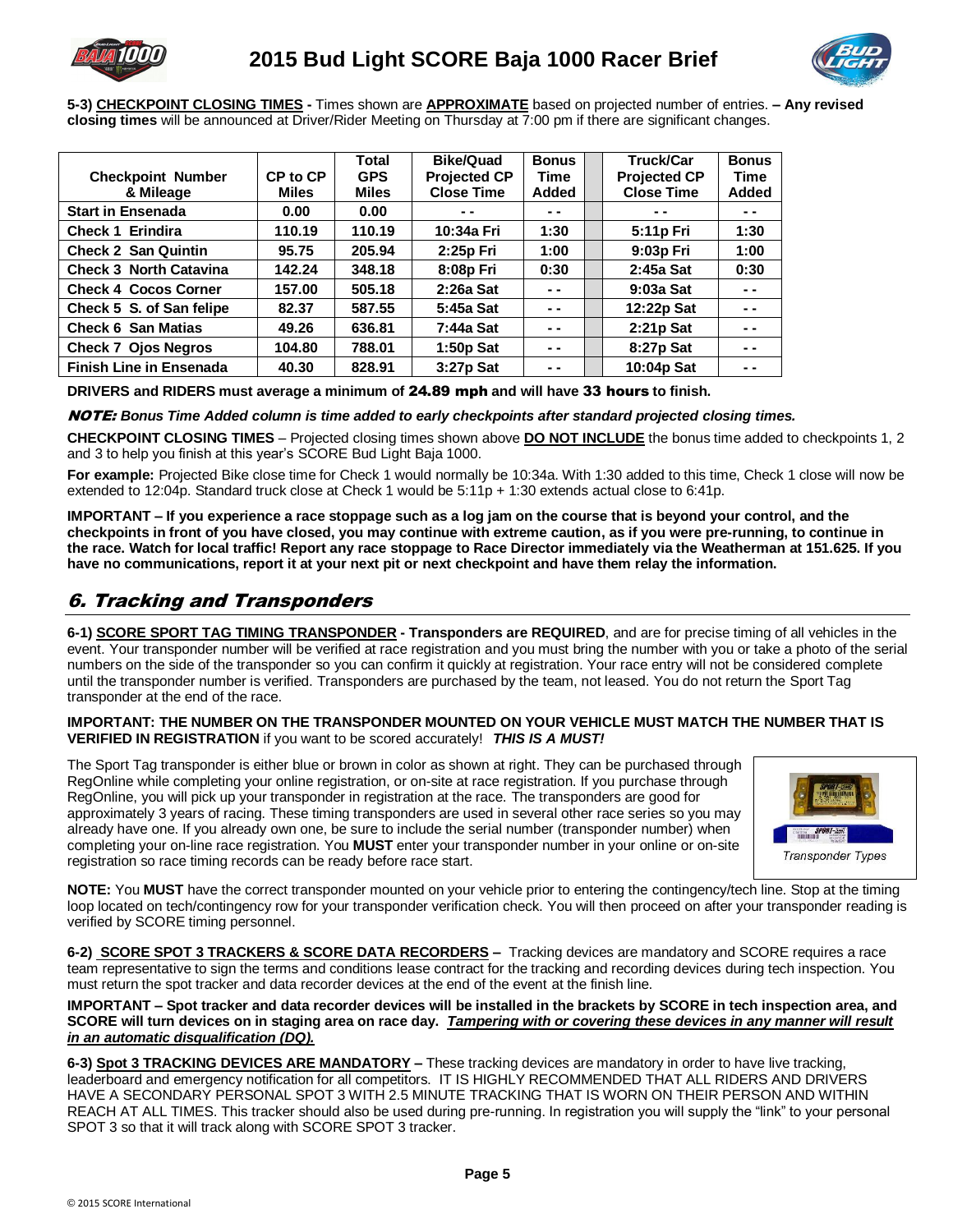



**6-4) Personal Spot Trackers** – Set your personal SPOT notifications to go to scorerescue@gmail.com and msg@volocore.com in case you are separated from your vehicle.

### Spot Tracker Buttons You Need to Know!

**MECHANICAL HELP NEEDED – PRESS and HOLD for mechanical assistance if you cannot continue without help.**

**MEDICAL HELP NEEDED – PRESS and HOLD for non-threating injuries if you cannot continue without help.**

**MEDICAL EMERGENCY – Flip cover open, PRESS and HOLD for LIFE or DEATH EMERGENCY. SCORE Safety will respond immediately.**

#### Know how to operate this device!

| MEDICAL                                                                                                                                 | Φ                                                         | GPS                     | INTERNATIONA<br>OFF-ROAD RACH                                                                                            |
|-----------------------------------------------------------------------------------------------------------------------------------------|-----------------------------------------------------------|-------------------------|--------------------------------------------------------------------------------------------------------------------------|
| <b>EMERGENCY</b><br>RENOVE COVER<br>POESS AND HOLD FOR<br>LIFE OR DEATH<br><b>EMERGENCY</b><br>SCORE SAFETY WILL<br>RESPOND INNEDIATELY |                                                           | <b>GEN3</b>             |                                                                                                                          |
| MEDICAL<br>HEL P<br><b>NEEDED</b>                                                                                                       |                                                           |                         | MECHANICAL<br><b>HELP</b>                                                                                                |
| ERFSS AND HOLD FOR<br>NON LIFE THREATENING<br>INJURIES B.E. YOU CANNOT<br>CONTINUE WITHOUT HELP!                                        |                                                           | Ŗ                       | <b>NEEDED</b><br>PRESS AND HOLD FOR<br><b>MECHANICIAL ASSISTANCE</b><br><b>ILE, YOU CANNOT CONTINUE</b><br>WITHOUT HELP) |
|                                                                                                                                         | FOR LIVE TRACKING VIA SCORE website this should always be | LIVE SATELLITE TRACKING |                                                                                                                          |
| <b>FOUNDATION</b>                                                                                                                       |                                                           | activated and running.  | VOLOCROE                                                                                                                 |

**6-5) SCORE DATA RECORDERS** - Data recorders are mandatory in order to verify compliance with the published rules regarding course deviations and highway speed zones (if applicable). The recorder does not provide real time tracking; it records your location several times per second along with your speed. It is a wireless battery operated self-contained device used for post-race scoring. Data review and scoring is the responsibility of the SCORE staff, SCORE Competition Review Board and Volocare.

**Motorcycles & Quads** – The brackets will be installed in tech inspection on your triple clamp or on top of your rear fender. Unit cannot be mounted near engine or other heat source. Solo moto riders only, you may put the SPOT pelican box in your back pack.

**6-6) SPOT TRACKERS AND DATA RECORDER BRACKETS –** The brackets for the spot tracker and data recorder devices will be installed in tech inspection. **NOTE:** The device mounting brackets are not returned to SCORE at the end of the race. However, you must return the spot tracker and data recorder devices. Brackets are purchased by the team, not leased. Leave the brackets installed on your vehicle to be ready for your next SCORE race.

## 7. Post-Race Requirements

**7-1) EXTREMELY IMPORTANT -** Participants finishing the race within the allotted time must make sure that the SPOT and logging devices are turned into SCORE tracking personnel immediately after crossing the finish line. *If you do not return the devices at the*  finish line, you will be scored as a DNF. If you do not finish the race, you must return this equipment as outlined below or it will result in your entry being assigned a DNF and you will not receive placement or finish points.

**NOTE:** All competitors that DNF should return the tracking recorders to SCORE Tracking personnel who will be located at the finish line. Devices can also be returned to **Christine** (SCORE Ops) at the awards ceremony on Sunday. Other option is to return the devices by mailing or personally deliver the devices to Norman Motor Sports (NMS), 9434 Bond Ave., El Cajon, CA. 92021. **Devices must be received at NMS no later than Friday, November 27, 2015** to receive placement points and to avoid being charged for the equipment. Data review and scoring is the responsibility of the SCORE Competition Review Board and Volocare. If shipping device, email proof of shipping to brianne@score-international.com. *No late returns will be allowed for placement points.*

**7-2) SCORING** – On-course DNFs will be scored to the furthest mile using the SCORE checkpoint and/or tracking data.

**7-3) PROTESTS –** To protest another competitor, you must submit a detailed written protest to SCORE. The written protest *must be filed within 30 minutes* after the last scheduled finish of the final competitor in your class.

The written protest must be delivered to Co-Race Directors Dick Gray or Abelardo Grijalva. SCORE will consult with the Competition Review Board, and the matter will be heard as soon as practical.

**To file a technical protest**, you must present a written protest within 30 minutes after the last scheduled finish of the final competitor in your class and submit a \$500 cash fee to SCORE Technical Director Art Savedra.

Contact the Cruz Roja Command Center, or Dick Gray or Abelardo (Jose) Grijalva to request protest forms.

**7-4) UNOFFICIAL & OFFICIAL RESULTS –** Unofficial finishers will be posted at the finish ramp and media room throughout the race. Official finishers will be posted at 9:00am Sunday at the awards ceremony location.

**7-5) AWARDS CEREMONY** - Will be held at the Riviera del Pacifico Cultural Center on Sunday at 10:00 am. You must arrange to have your trophy accepted by someone else if you are not going to attend. No trophies can be brought back across the border by SCORE International.

## 8. Media Coverage of the Baja 1000

**8-1) LIVE VEHICLE TRACKING –** Available at www.score-international.com during the race.

**8-2) NATIONAL TV SHOW** – Be sure to have in-car cameras and if possible one with intercom audio. Optimal location is to have one facing forward from behind the driver with intercom audio, a second camera facing forward and a third camera facing back. Put your team name, # and sponsors stickers within view of the camera shots. Put two cameras in car within reach of co-driver for cleaning.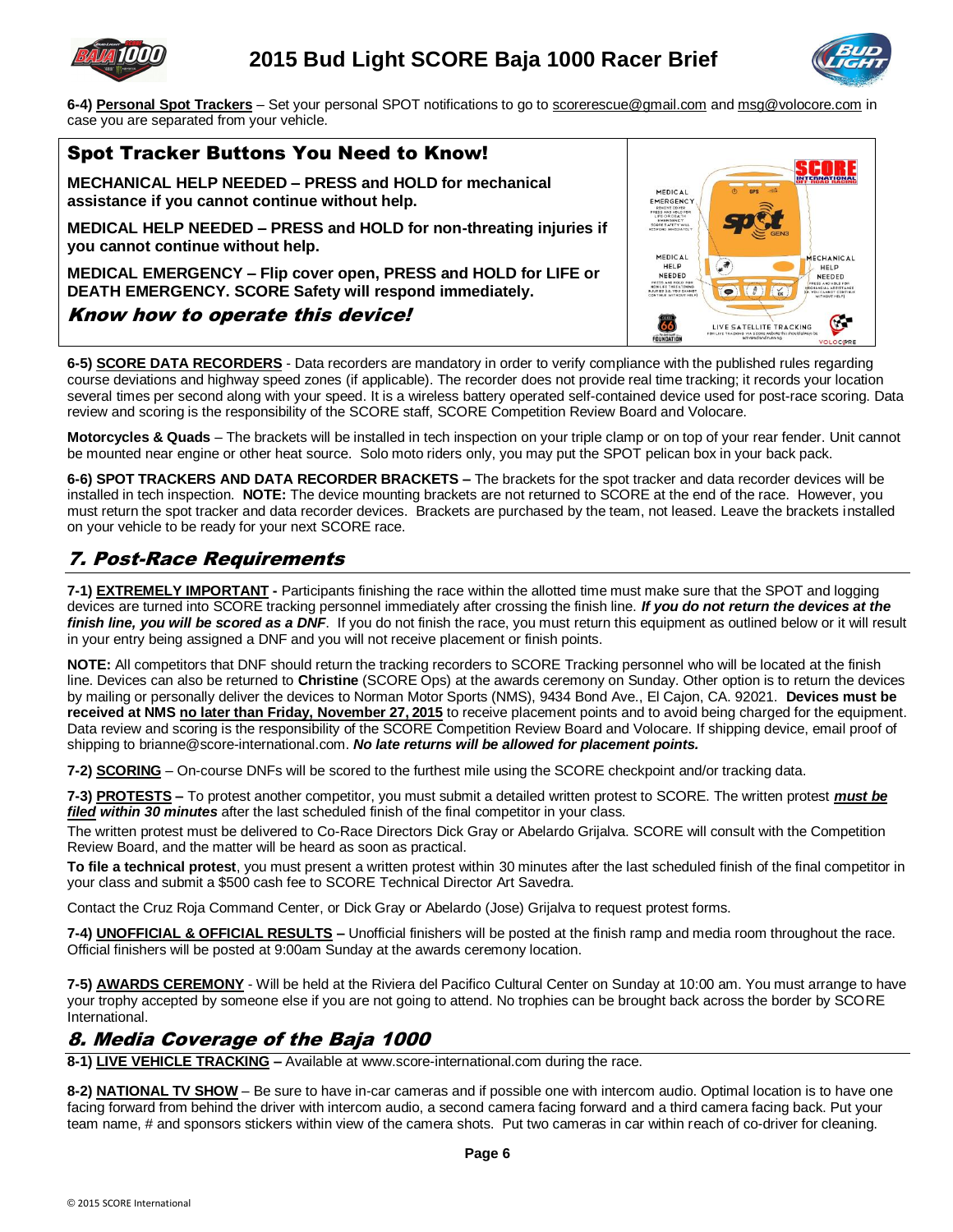



At the finish line there will be SCORE techs downloading camera cards. It takes about 60 minutes to download. Your cards will be returned with the footage intact on them. Helicopters will be shooting the race for television. The Baja 1000 will have a **2-hour broadcast** on CBS Sports Network, and will play worldwide after the USA, US Territories and Canada broadcasts.

## 9. SCORE Contacts:

| Dick Gray                              | Co-Race Director | (909) 213-6253                    | dick@score-international.com          |
|----------------------------------------|------------------|-----------------------------------|---------------------------------------|
|                                        |                  | (664) 622-6770 <i>(Baja Cell)</i> |                                       |
|                                        |                  | (619) 938-2135 (SCORE Tech)       |                                       |
| Abelardo Grijalva                      | Co-Race Director | (646) 162-7336 <i>(Baja)</i>      | race-director@score-international.com |
| Roger Norman                           | President        | (775) 690-2305                    | roger@score-international.com         |
|                                        |                  | (664) 316-2831 (Baja Cell)        |                                       |
| Art Savedra                            | Tech Director    | (702) 210-7785                    | wattarush@aol.com                     |
| <b>Brianne Tengwall</b>                | Registration     | (949) 422-9069                    | brianne@score-international.com       |
| Mike Magers                            | Course Personnel | (619) 244-4222                    | m_magers@yahoo.com                    |
| Jim Ryan                               | Contingency      | (714) 330-3521                    | jim@score-international.com           |
| TBA                                    | Radio Ops at S/F | TBA                               | TBA                                   |
| <b>CRUZ ROJA</b>                       | <b>EMERGENCY</b> | (664) 266-8889 <i>(Baja)</i>      | rlozoya@cruzrojaestatalbc.org         |
| <b>Bob Stienberger</b><br>"Weatherman" | Radio Ops        | (714) 322-3489                    | pciweatherman@yahoo.com               |
| <b>BFGoodrich</b>                      | <b>SAT Phone</b> | <b>Contact BFG</b>                |                                       |
| <b>Baja Pits</b>                       | <b>SAT Phone</b> | <b>Contact Baja Pits</b>          |                                       |
|                                        |                  |                                   |                                       |

**For** *(Baja)* **phone numbers, you must first dial 01152 1**

# Important SCORE Insurance Coverage Information

## 10. SCORE Insurance Coverage:

**10-1) QUALITAS CIVIL LIABILITY INSURANCE – Following are Terms and Conditions of Civil Liability for participants in the 2015 Baja 1000 off-road race.**

# **Notice to all SCORE participants**

#### **` Basic terms & conditions of Civil Liability - 2015 SCORE Baja 1000**

#### **Civil Liability: \$ 900,000 Dlls maximum for the event.**

**Coverage starts the opening day of pre-running for the event. Your entry fee MUST Be "Paid In Full" to activate the insurance coverage.** 

**Coverage stops when the insured vehicle either finishes the event, is disqualified, is "declared out of the event" for any reason, or when the event vehicle time has been stopped, or when the time limit on the event has expired.**

**Coverage is only in force while the event vehicle is on the official course of the event, and only while participating or prerunning the event, and at no other time.**

**The Insured is covered only when driving or riding in their assigned event vehicle or their pre-running vehicle.** 

**The Insured must be a registered driver or a registered co-driver for the event that is being insured, with all drivers having paid their entry fee in full.** 

**Any accident, damages, or injuries must be reported to the promoter of the event, or the insurance representative during the timeframe of the event.**

**Coverage excludes:**

- **Any injuries when drivers or co-drivers are not in/on their event vehicle.**
- **Any damages that occur in a pit area or while pitting.**
- **Any damages or injuries incurred when the event vehicle is outside of the official course of the event, or in violation of any traffic laws while on any highway section of the event.**
- **Any pre-existing medical conditions of the insured.**
- **Conditions that are not caused by a covered accident.**
- **Damages to the insured event vehicle, and any other event vehicles.**
- **Any participant found to be under the influence of drugs or alcohol.**
- **Any participate "under" the age of 16 at the time of the event.**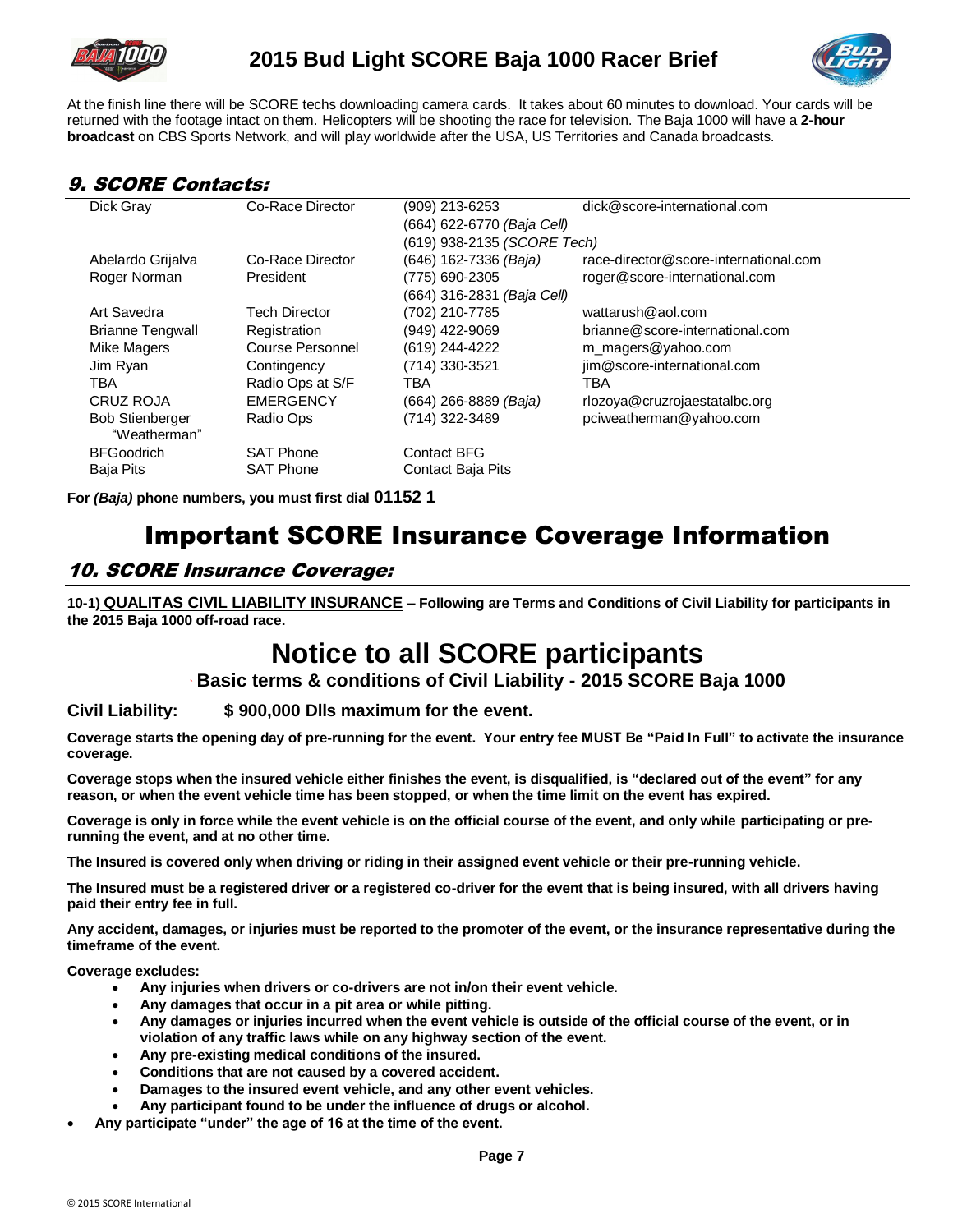

## **2015 Bud Light SCORE Baja 1000 Racer Brief**



**Civil Liability Policy issued by Qualitas Compania de Seguros** 

**When calling regarding an accident mention that you are a participant of the SCORE Baja 1000.**

- **Calling from US cell in MEX to dispatch, 61-55-5258-2880**<br>**•** Calling from MEX Cell or Landline to dispatch. 01-800-800-2880
- **•** Calling from MEX Cell or Landline to dispatch,
- **Calling from US cell or landline to MEX dispatch 011-52-664-2880634-1447**

**10-2) ACE ACCIDENT MEDICAL INSURANCE – Outline of Accident Medical Benefit Insurance for 2015 Baja 1000 participants. Coverage starts the opening day of pre-running for the event. Your entry fee MUST Be "Paid In Full" to activate the insurance coverage and all co-drivers/co-riders must be listed on your Regonline entry to be covered during pre-running. Additional co-driver and co-riders can be added at registration but will only be covered by the insurance after your registration is updated in registration:** 

#### **ACE ACCIDENT MEDICAL BENEFIT INSURANCE**

| Registered & Banded Drivers, Co-driver & Riders.<br>Accident coverage for eligible participants is provided as part of<br>entry fee. This coverage is activated when entry is paid in full.                                                                                                                                                                                                                                                                                                      |                                                              |  |  |  |
|--------------------------------------------------------------------------------------------------------------------------------------------------------------------------------------------------------------------------------------------------------------------------------------------------------------------------------------------------------------------------------------------------------------------------------------------------------------------------------------------------|--------------------------------------------------------------|--|--|--|
| Coverage for team members can be purchased for an additional<br>\$50.00 per person. This insurance can be purchased at registration<br>by providing a list of names, birth dates and by making payment for<br>this coverage. This coverage can also be pre-ordered on SCORE<br>website. This team coverage is activated when your entry is paid in<br>full and team additional coverage fees are paid in full.                                                                                   |                                                              |  |  |  |
| While participating in course reconnaissance activities of policy<br>holder for up to three weeks prior to covered race event(s).                                                                                                                                                                                                                                                                                                                                                                |                                                              |  |  |  |
| While engaging in off-road race vehicle racing. Racing must be done<br>on an approved and/or sanctioned course and applies only to the<br>event(s).                                                                                                                                                                                                                                                                                                                                              |                                                              |  |  |  |
| \$25,000 Maximum Accident Medical Benefits<br>250 Deductible<br>\$                                                                                                                                                                                                                                                                                                                                                                                                                               |                                                              |  |  |  |
| <b>Emergency Medical Evacuation for major trauma events</b><br><b>Accidental Death and Dismemberment</b><br><b>Rehabilitation Benefit</b><br><b>Coma Benefit</b><br><b>Repatriation Benefit</b><br><b>Special Adaptation Benefit</b>                                                                                                                                                                                                                                                             |                                                              |  |  |  |
| Intentional self-inflicted injury<br>Suicide or attempted suicide<br>War or act of war, whether declared or not<br>Sickness or disease<br><b>Aircraft</b><br>Injury or loss while being legally intoxicated<br>Injury or loss attributed to the use of drug/narcotics<br>Injury covered by occupational benefits<br>Participation in activity not specifically covered by policy<br>Conditions that are not caused by covered accident<br>Any treatment, service or supply not covered by policy |                                                              |  |  |  |
| Claimant must give insurance company or authorized representative<br>notice of claim within 90 days after covered loss occurs.                                                                                                                                                                                                                                                                                                                                                                   |                                                              |  |  |  |
| UCSD Medical Center - Hillcrest, San Diego, CA 619-543-6222<br>Hospital Velmar, Ensenada, Mexico<br>Hospital Angeles, Tijuana, Mexico<br>Baja Medical Center, San Felipe, Mexico<br>Hospital Almater, Nueva Mexicali, Mexico                                                                                                                                                                                                                                                                     | 646-173-4500<br>664-635-1900<br>686-576-0200<br>686-523-8000 |  |  |  |
| <b>Claims Assistance:</b><br>Representatives of Qualitas Compania de Segros will be on site to<br>assist in expediting the claim process.                                                                                                                                                                                                                                                                                                                                                        |                                                              |  |  |  |
|                                                                                                                                                                                                                                                                                                                                                                                                                                                                                                  | Commission of, or attempt to, commit a felony                |  |  |  |